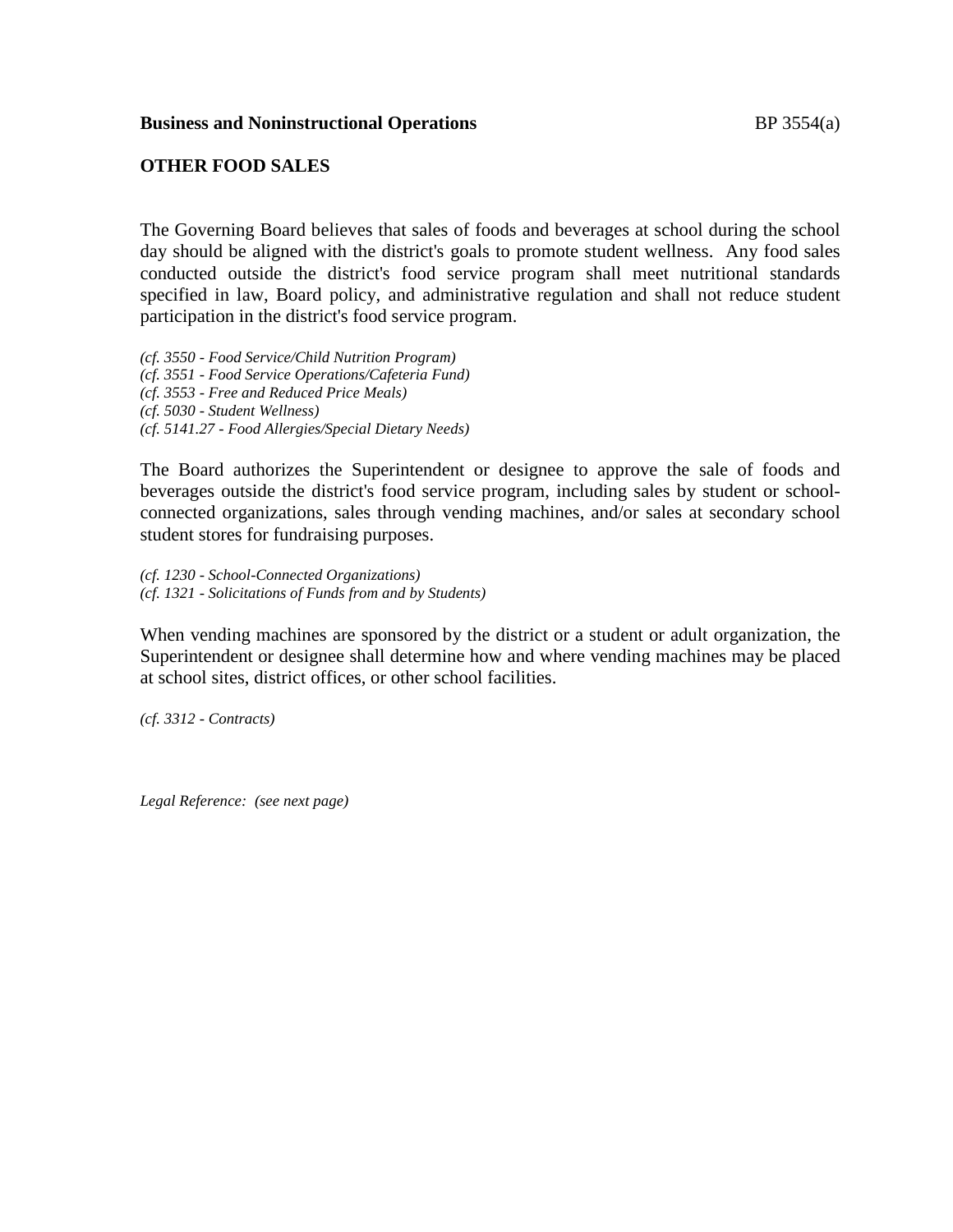### **OTHER FOOD SALES** (continued)

#### *Legal Reference:*

*EDUCATION CODE 35182.5 Contracts, non-nutritious beverages 48931 Authorization and sale of food 49430-49434 Pupil Nutrition, Health, and Achievement Act of 2001 51520 School premises; prohibited solicitations CODE OF REGULATIONS, TITLE 5 15500 Food sales in elementary schools 15501 Sales in high schools and junior high schools 15575-15578 Requirements for foods and beverages outside federal meals program HEALTH AND SAFETY CODE 113700-114437 California Retail Food Code UNITED STATES CODE, TITLE 42 1751-1769j National School Lunch Act, including: 1758b Local wellness policy 1771-1791 Child nutrition, School Breakfast Program CODE OF FEDERAL REGULATIONS, TITLE 7 210.1-210.31 National School Lunch Program 220.1-220.21 National School Breakfast Program*

#### *Management Resources:*

*CSBA PUBLICATIONS Nutrition Standards for Schools: Implications for Student Wellness, Policy Brief, rev. October 2007 Monitoring for Success: Student Wellness Policy Implementation Monitoring Report and Guide, 2007 Student Wellness: A Healthy Food and Physical Activity Policy Resource Guide, rev. April 2006 CALIFORNIA DEPARTMENT OF EDUCATION MANAGEMENT BULLETINS 06-110 Restrictions on Food and Beverage Sales Outside of the School Meal Program, August 2006 FISCAL CRISIS AND MANAGEMENT ASSISTANCE TEAM PUBLICATIONS Associated Student Body Accounting Manual and Desk Reference, 2002 NATIONAL ASSOCIATION OF STATE BOARDS OF EDUCATION PUBLICATIONS Fit, Healthy and Ready to Learn, 2000 WEB SITES CSBA: http://www.csba.org California Department of Education, Nutrition Services Division: http://www.cde.ca.gov/ls/nu California Department of Public Health: http://www.cdph.ca.gov California Healthy Kids Resource Center: http://www.californiahealthykids.org California Project LEAN (Leaders Encouraging Activity and Nutrition): http://www.californiaprojectlean.org Centers for Disease Control and Prevention: http://www.cdc.gov Fiscal Crisis and Management Assistance Team: http://www.fcmat.org National Association of State Boards of Education (NASBE): http://www.nasbe.org U.S. Dept. of Agriculture, Food and Nutrition Information Center: http://www.nal.usda.gov/fnic*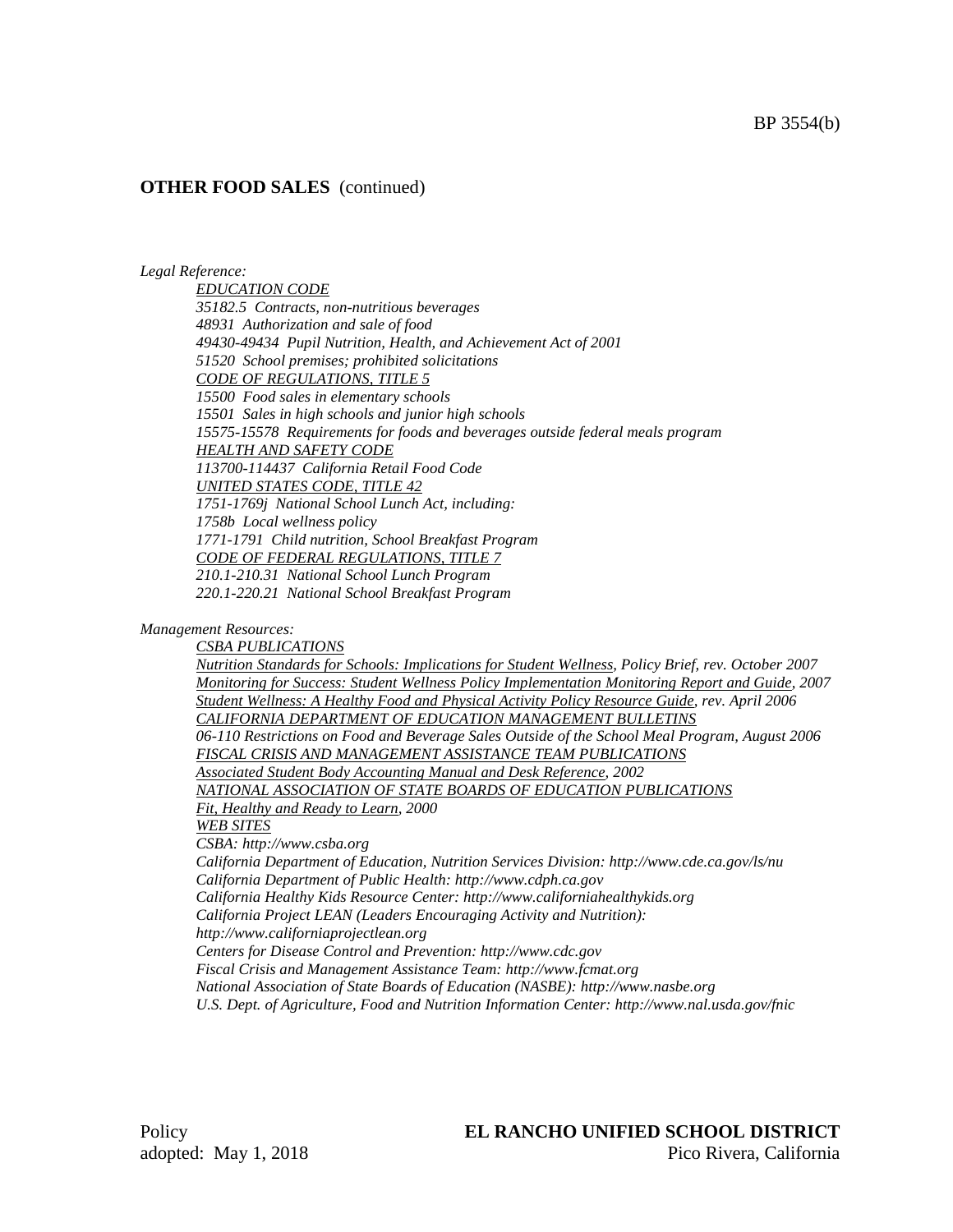# **OTHER FOOD SALES**

### **Requirements for Schools Not Participating in Federal Meal Program**

Food and beverage sales outside the district's food service program shall comply with applicable nutritional standards specified in Education Code 49431-49431.7 and 5 CCR 15500-15501 and 15575-15578.

*(cf. 3550 - Food Service/Child Nutrition Program) (cf. 5030 - Student Wellness) (cf. 5141.27 - Food Allergies/Special Dietary Needs)*

The sale of foods or beverages that do not comply with the standards in Education Code 49431-49431.5 may be permitted in either of the following circumstances: (Education Code 49431-49431.5)

- 1. The sale takes place off and away from school premises.
- 2. The sale takes place on school premises at least one-half hour after the end of the school day.

*(cf. 1230 - School-Connected Organizations)*

*(cf. 1321 - Solicitations of Funds from and by Students)*

*(cf. 6145 - Extracurricular and Cocurricular Activities)*

## **Requirements for Schools Participating in Federal Meal Program**

For any district school participating in the National School Lunch and/or Breakfast Program, food and beverage sales conducted outside the district's food service program on school campuses during the school day shall comply with applicable nutritional standards specified in 7 CFR 210.11 and 220.12 or with state nutrition standards in Education Code 49431-49431.7 and 5 CCR 15500-15501 and 15575-15578, whichever rule is stricter.

These standards shall apply to all competitive foods and beverages sold from midnight before the school day to one-half hour after the end of the school day. (7 CFR 210.11)

In a school with any of grades K-8 that is participating in the National School Lunch and/or Breakfast Program, the Superintendent or designee shall not permit the sale of foods by a student organization except when all of the following conditions are met: (5 CCR 15500)

- 1. The student organization sells only one food item per sale.
- 2. The specific nutritious food item is approved by the Superintendent or designee in accordance with Board policy.
- 3. The sale does not begin until after the close of the regularly scheduled midday food service period.